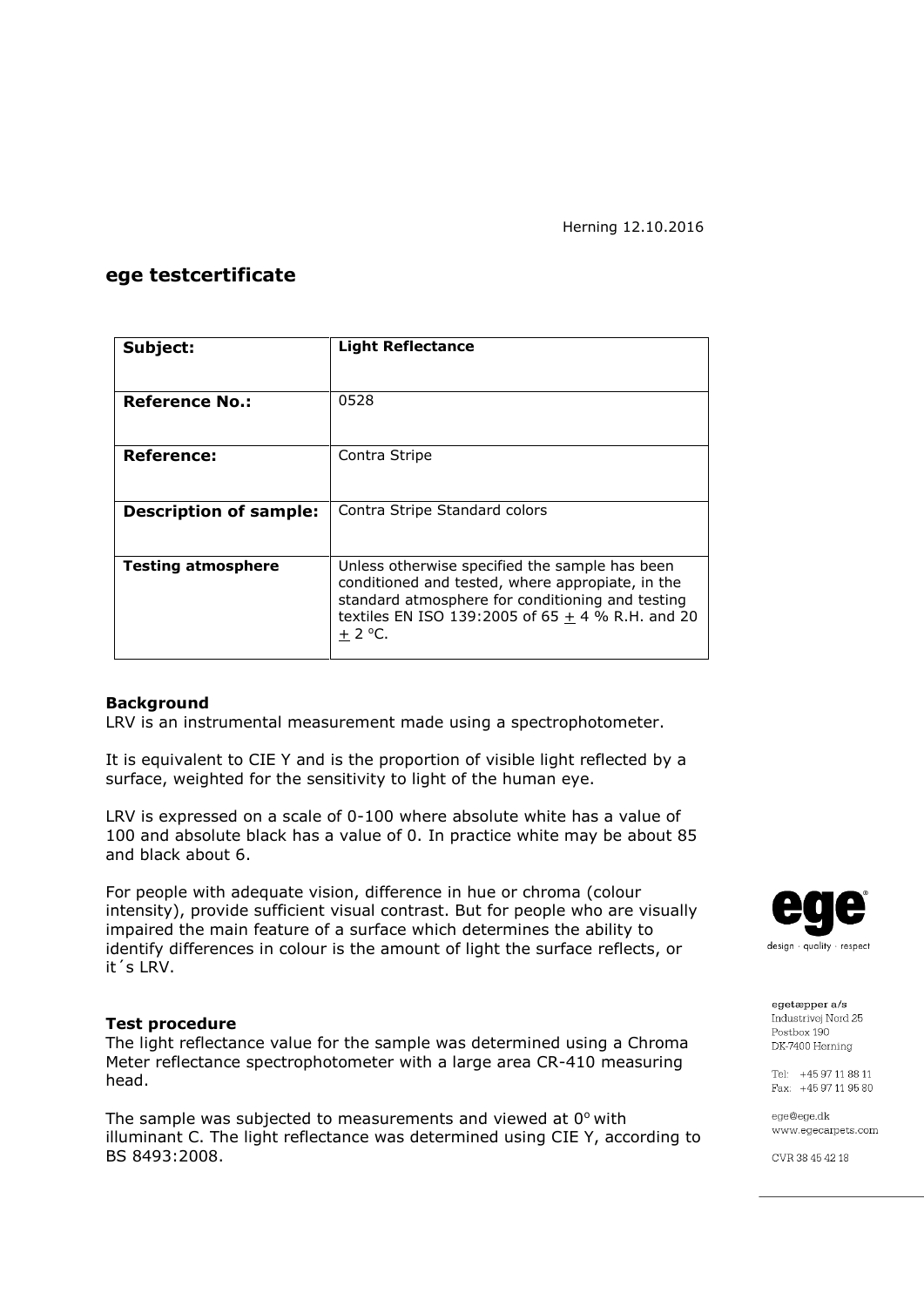# **Test results CIE Y :**

## Ecotrust

| Color ref | Result | Color ref | Result |
|-----------|--------|-----------|--------|
| 069118548 | 4,36   | 069159048 | 3,80   |
| 069119048 | 3,55   | 069159548 | 3,65   |
| 069123048 | 19,67  | 069164048 | 12,48  |
| 069135548 | 5,98   | 069166048 | 7,68   |
| 069137548 | 6,93   | 069173548 | 15,79  |
| 069139048 | 4,24   | 069175048 | 11,95  |
| 069145048 | 4,83   | 069176048 | 8,38   |
| 069147048 | 3,45   | 069176548 | 5,23   |
| 069153048 | 9,24   | 069177048 | 5,57   |
| 069155048 | 7,31   | 069178048 | 3,16   |
| 069158048 | 6,25   | 069178648 | 4,90   |
| 069158848 | 4,00   | 069180548 | 2,79   |

# Broadloom

| Color ref | Result | Color ref | Result |
|-----------|--------|-----------|--------|
| 2471185   | 4,36   | 2471590   | 3,80   |
| 2471190   | 3,55   | 2471595   | 3,65   |
| 2471230   | 19,67  | 2471640   | 12,48  |
| 2471355   | 5,98   | 2471660   | 7,68   |
| 2471375   | 6,93   | 2471735   | 15,79  |
| 2471390   | 4,24   | 2471750   | 11,95  |
| 2471450   | 4,83   | 2471760   | 8,38   |
| 2471470   | 3,45   | 2471765   | 5,23   |
| 2471530   | 9,24   | 2471770   | 5,57   |
| 2471550   | 7,31   | 2471780   | 3,16   |
| 2471580   | 6,25   | 2471786   | 4,90   |
| 2471588   | 4,00   | 2471805   | 2,79   |

*The information contained on page no 1-2 of this certificate is hereby certified to be correct statement of the tests and investigations carried out by ege testlaboratory on the material reffered to.*

Dorth DarPedezen

Dorthe Daa Pedersen Laboratory Technician

Signed by **Reported By** 

બ  $\Gamma$ 

Jan Ladefoged Quality- & Environmental Manager